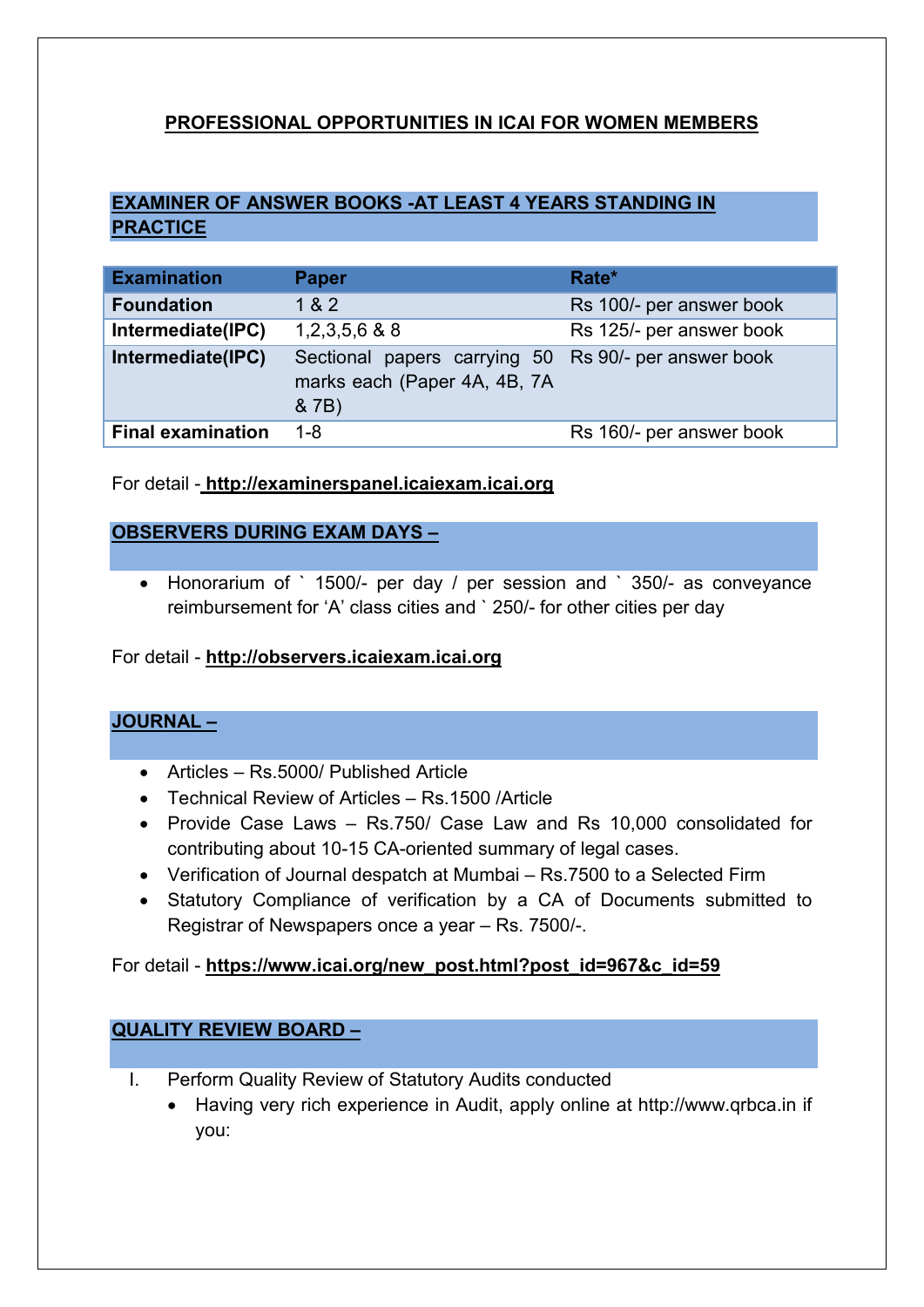- have minimum fifteen years of post qualification experience as a chartered accountant and are currently active in the practice of accounting and auditing;
- have handled as a signing partner/proprietor at least three statutory audit assignments as a Central Statutory Auditor of Banks/Public Limited Companies/Government Companies/Private Limited Companies having annual turnover of rupees fifty crores and above during the last ten financial years; Provided that out of the aforesaid three statutory audit assignments, at least one must be in respect of entities other than Private Limited Companies;
- do not have any disciplinary proceeding under the Chartered Accountants Act, 1949 pending against you or any disciplinary action under the Chartered Accountants Act, 1949 / penal action under any other law taken/pending against you during last three financial years and/or thereafter; and
- are not currently a Member of the QRB or ICAI's Central Council/Regional Council/Branch level Management Committee.
- II. Honorarium: Rs.1.25 lacs Rs.1.5 lacs per review

### For detail - <http://www.qrbca.in/>

## RESEARCH COMMITTEE –

- I. Review of Annual Reports of entities participating 'ICAI Awards for Excellence in Financial Reporting'
	- Rs. 2500 and 1 CPE Hour for each report
- II. Authors for Research Publications -Honorarium of :
	- Rs. 20,000 for less than 50 pages
	- Rs. 36, 000 for  $51 100$  pages
	- Rs.48, 000 for more than 101 pages

## For detail - https://icai.org/new\_post.html?post\_id=976&c\_id=68

## FINANCIAL REPORTING REVIEW BOARD –

Technical reviewers of Financial Statements

- Having rich experience in Audit
- Honorarium Rs.10,000 per Annual Report & 3 hours of CPE

For detail - https://icai.org/new\_post.html?post\_id=969&c\_id=61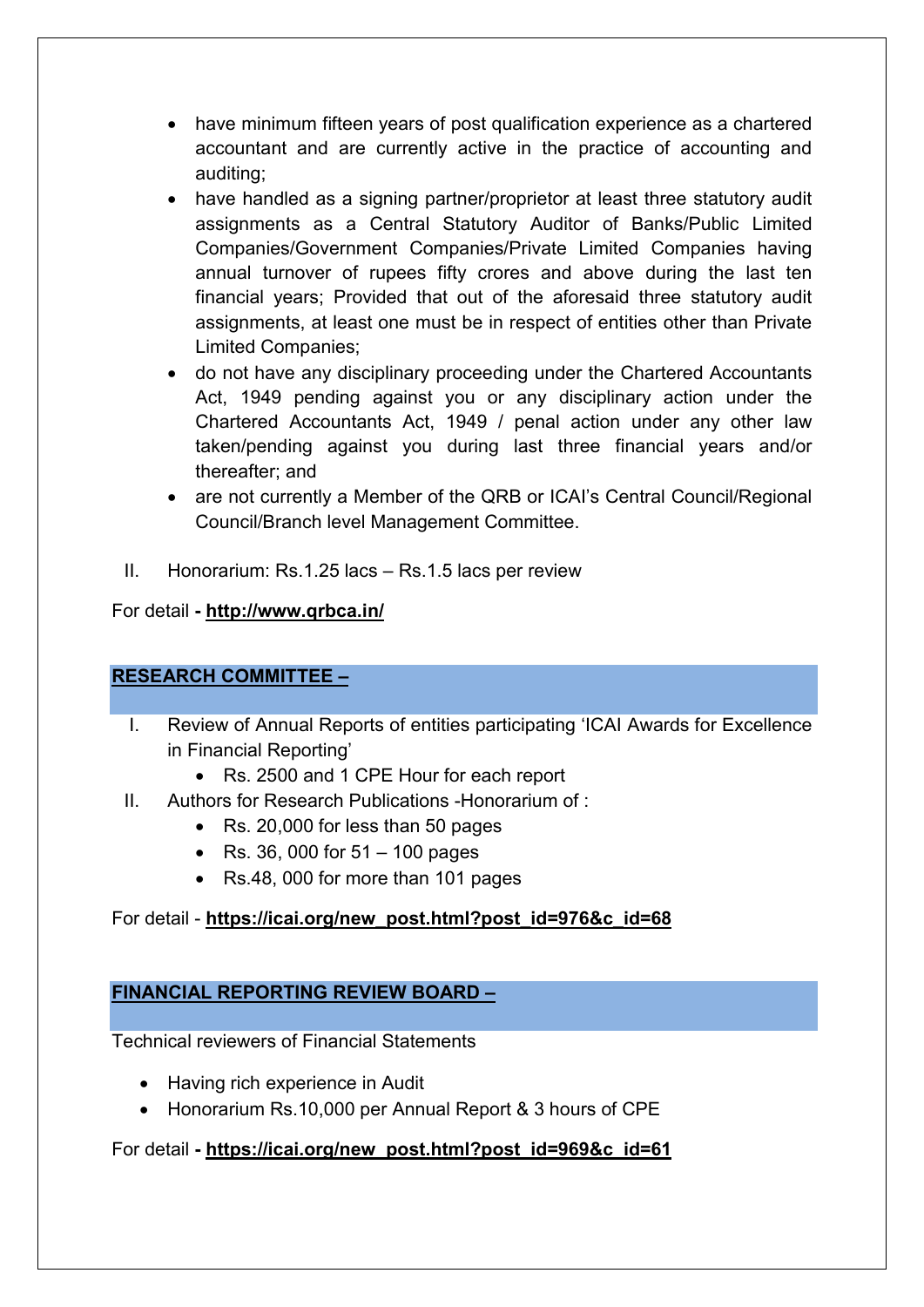### BOARD OF STUDIES –

- Faculty in BOS.
- Visiting faculty in IT labs run by Board of Studies.
- Video lecturing to students of CPT, Inter & Final Rs.4000-Rs.6000/hour
- Articles in students newsletter Rs.2,500/ published article
- Review of Article to be published in students' Newsletter Rs. 1000
- Content development\* (study material- printed page) per page Rs. 500, Revision of existing study material, Development of Case Studies.
- Contribute towards Question Bank for Practical Training Assessment.
- Review of study material Rs.125 per page.
- Faculty in MCS classes Rs.1000 -2000(depending on the city type based on members count) per 90 minutes.
- Giving of lectures in Live Virtual Classes (LVC). Remuneration is Rs 8000 per session of two hours for Inter. level and Rs 10000 per session of two hours for Final level.

### \*Honorarium:

| <b>Basic Draft of Material</b> | <b>Honorarium</b> |
|--------------------------------|-------------------|
| Less than 50 pages             | Rs. 25, 000/-     |
| $51 - 100$ pages               | Rs. 45, 000/-     |
| More than 101 pages            | Rs. 60, 000/-     |

## For detail - https://icai.org/new\_post.html?post\_id=897&c\_id=40

### COMMITTEE ON CAPITAL MARKET AND INVESTORS PROTECTION –

- Act as a Resource Person (RP) to conduct the Investor Awareness Programmes under the aegis of Investor Education and Protection Fund Authority (IEPFA), Ministry of Corporate Affairs.
- Financial grant limit per programme is Rs. 5000/- (other than North East States) and Rs. 7,000/- (in North East States).